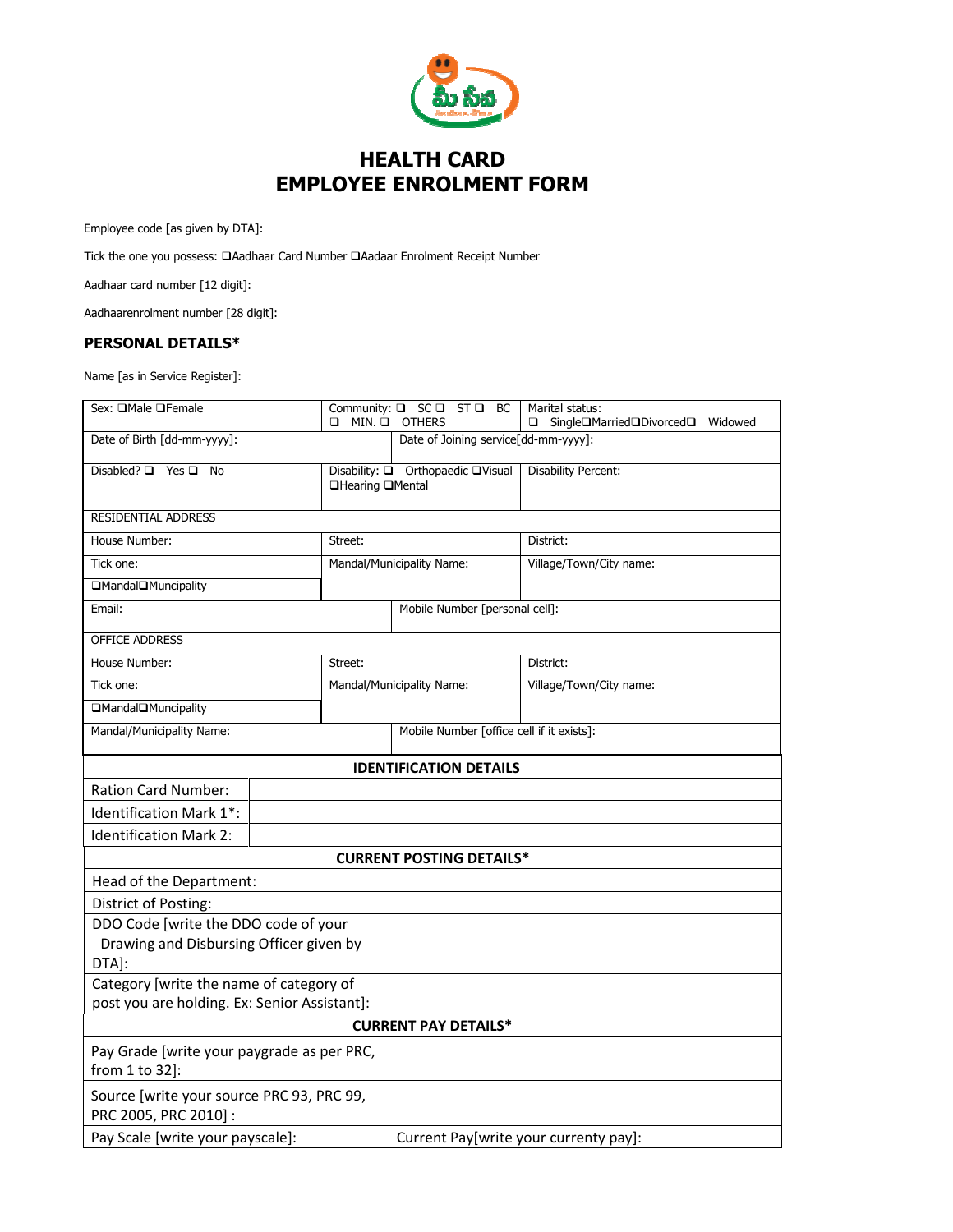

## ATTACHMENTS\*

Service Register (two pages): Scan the pages 1 and 2 of old service register (or) pages 4 and 5 of new service register with your name etc. clearly visible.

Photo: Scan a 45 mm x 35 mm ICAO compliant passport size colour photograph of 200 Kb size.

SELF

Aadhaar Card/Receipt: Scan the Aadhaar card with your name and number clearly visible if you are giving the Aadhaar number (or) scan the Aadhaar enrolment receipt with your name and enrolment number clearly visible if you are giving the Aadhaar enrolment number.

Disabled Certificate: Scan your disability certificate if you are disabled. DEPENDENT FAMILY MEMBERS

Photo: Scan a 45 mm x 35 mm ICAO compliant passport size colour photograph of 200 Kb size.

Aadhaar Card/Receipt: Scan the Aadhaar card with your name and number clearly visible if you are giving the Aadhaar number (or) scan the

Aadhaarenrolment receipt with your name and enrolment number clearly visible if you are giving the Aadhaar enrolment number.

DoB Certificate: Scan the Date of birth certificate if the dependent family member is less than 5 years of age.

Disabled Certificate: Scan disability certificate if family member is disabled.